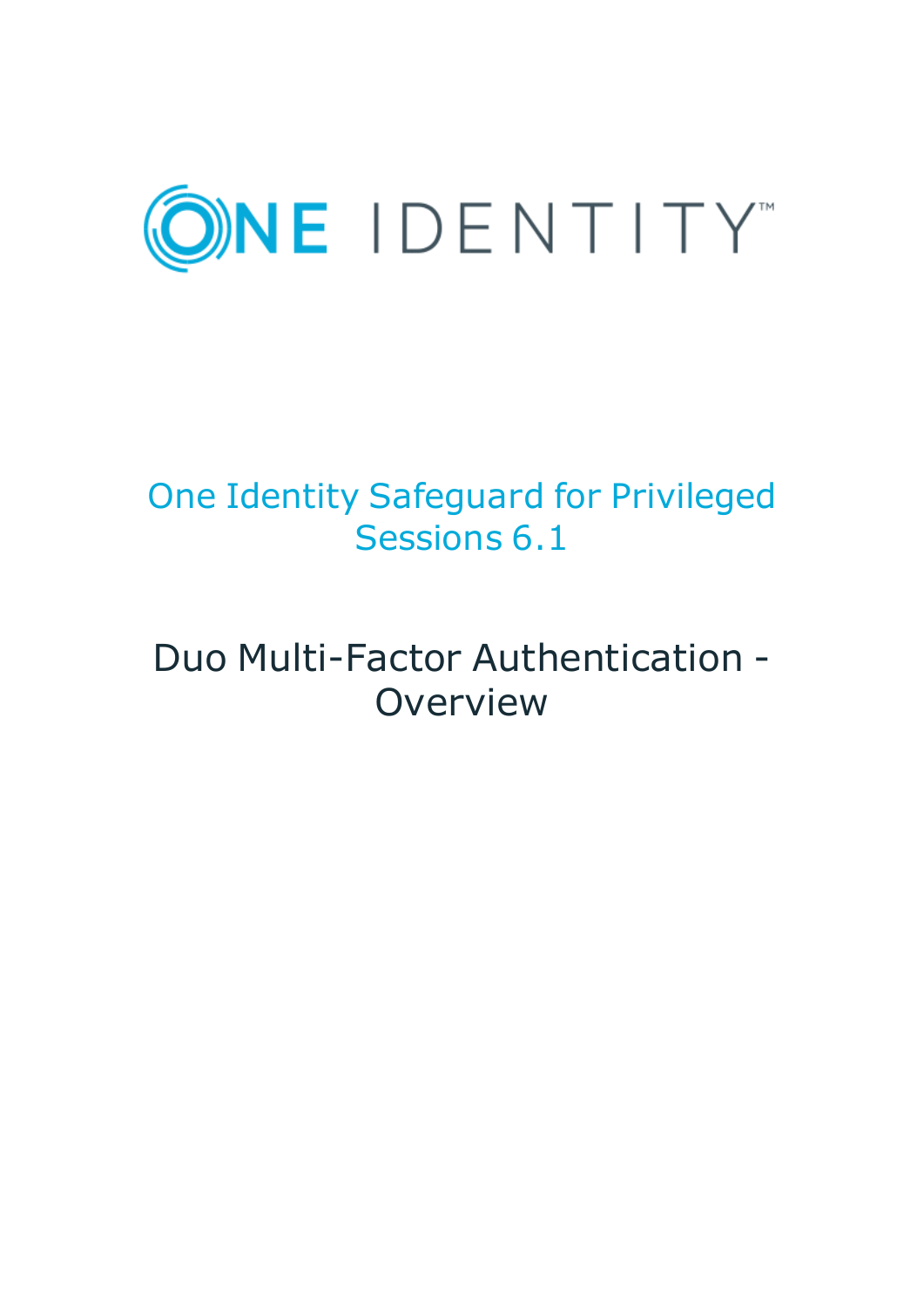#### **Copyright 2019 One Identity LLC.**

#### **ALL RIGHTS RESERVED.**

This guide contains proprietary information protected by copyright. The software described in this guide is furnished under a software license or nondisclosure agreement. This software may be used or copied only in accordance with the terms of the applicable agreement. No part of this guide may be reproduced or transmitted in any form or by any means, electronic or mechanical, including photocopying and recording for any purpose other than the purchaser's personal use without the written permission of One Identity LLC .

The information in this document is provided in connection with One Identity products. No license, express or implied, by estoppel or otherwise, to any intellectual property right is granted by this document or in connection with the sale of One Identity LLC products. EXCEPT AS SET FORTH IN THE TERMS AND CONDITIONS AS SPECIFIED IN THE LICENSE AGREEMENT FOR THIS PRODUCT, ONE IDENTITY ASSUMES NO LIABILITY WHATSOEVER AND DISCLAIMS ANY EXPRESS, IMPLIED OR STATUTORY WARRANTY RELATING TO ITS PRODUCTS INCLUDING, BUT NOT LIMITED TO, THE IMPLIED WARRANTY OF MERCHANTABILITY, FITNESS FOR A PARTICULAR PURPOSE, OR NON-INFRINGEMENT. IN NO EVENT SHALL ONE IDENTITY BE LIABLE FOR ANY DIRECT, INDIRECT, CONSEQUENTIAL, PUNITIVE, SPECIAL OR INCIDENTAL DAMAGES (INCLUDING, WITHOUT LIMITATION, DAMAGES FOR LOSS OF PROFITS, BUSINESS INTERRUPTION OR LOSS OF INFORMATION) ARISING OUT OF THE USE OR INABILITY TO USE THIS DOCUMENT, EVEN IF ONE IDENTITY HAS BEEN ADVISED OF THE POSSIBILITY OF SUCH DAMAGES. One Identity makes no representations or warranties with respect to the accuracy or completeness of the contents of this document and reserves the right to make changes to specifications and product descriptions at any time without notice. One Identity does not make any commitment to update the information contained in this document.

If you have any questions regarding your potential use of this material, contact:

One Identity LLC. Attn: LEGAL Dept 4 Polaris Way Aliso Viejo, CA 92656

Refer to our Web site ([http://www.OneIdentity.com](http://www.oneidentity.com/)) for regional and international office information.

#### **Patents**

One Identity is proud of our advanced technology. Patents and pending patents may apply to this product. For the most current information about applicable patents for this product, please visit our website at [http://www.OneIdentity.com/legal/patents.aspx](http://www.oneidentity.com/legal/patents.aspx).

#### **Trademarks**

One Identity and the One Identity logo are trademarks and registered trademarks of One Identity LLC. in the U.S.A. and other countries. For a complete list of One Identity trademarks, please visit our website at [www.OneIdentity.com/legal](http://www.oneidentity.com/legal). All other trademarks are the property of their respective owners.

#### **Legend**

**WARNING: A WARNING icon highlights a potential risk of bodily injury or property damage, for which industry-standard safety precautions are advised. This icon is often associated with electrical hazards related to hardware.**

**CAUTION: A CAUTION icon indicates potential damage to hardware or loss of data if** A **instructions are not followed.**

SPS Duo Multi-Factor Authentication - Overview Updated - August 2019 Version - 6.1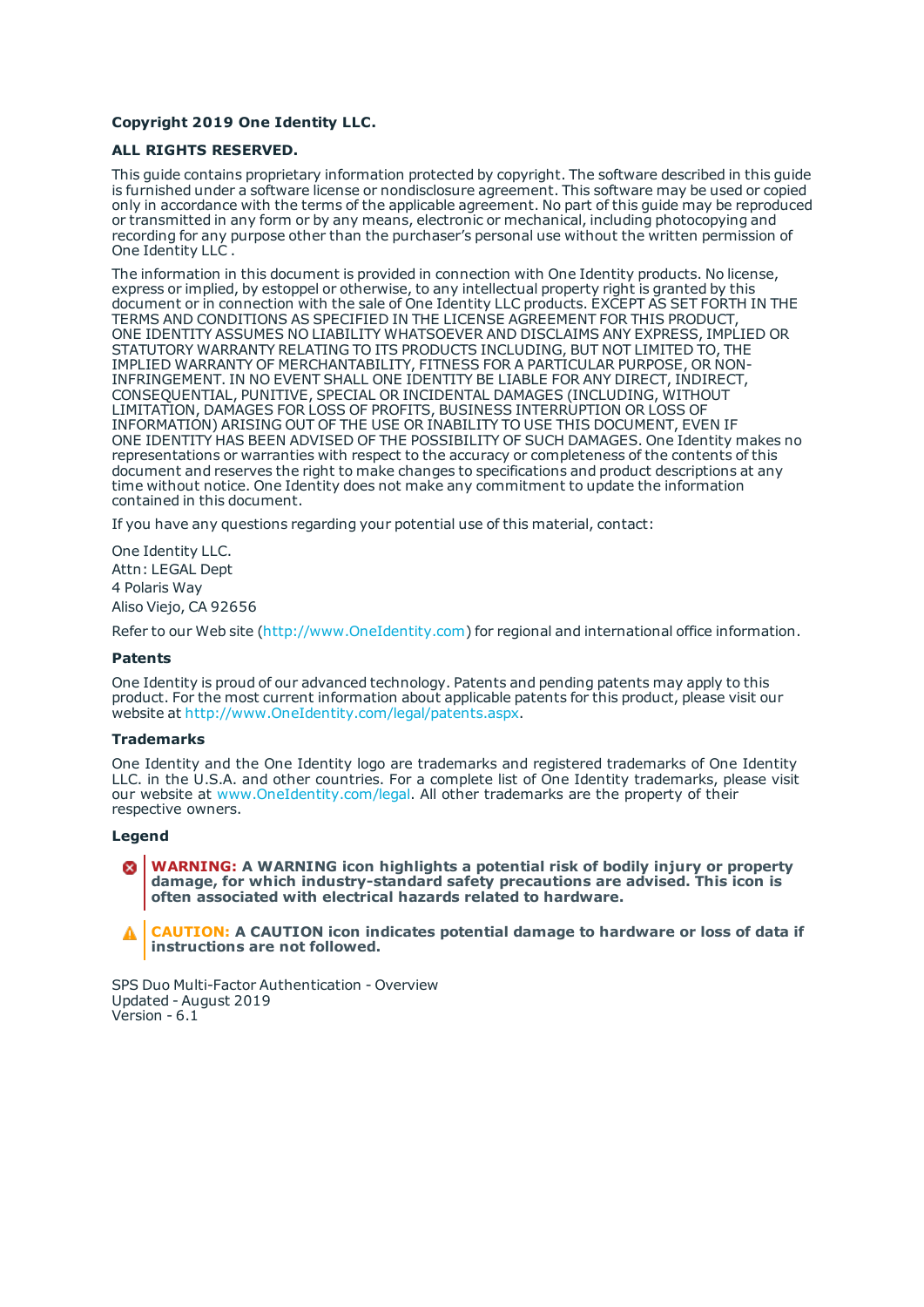## **Contents**

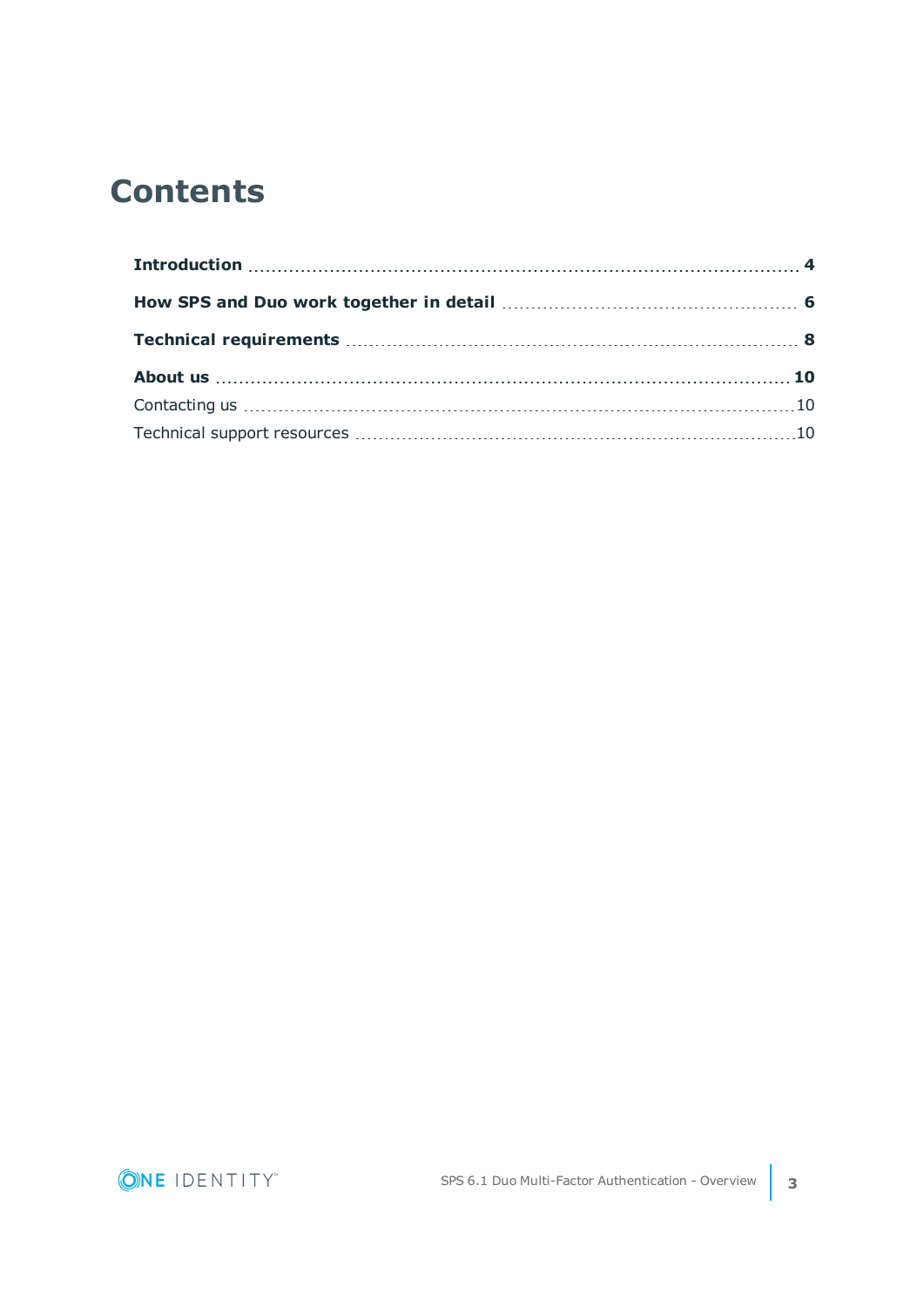# **Introduction**

<span id="page-3-0"></span>This document describes how you can use the services of [Duo](https://duo.com/) to authenticate the sessions of your privileged users with One Identity Safeguard for Privileged Sessions (SPS).

### **One Identity Safeguard for Privileged Sessions:**

One Identity Safeguard for Privileged Sessions (SPS) controls privileged access to remote IT systems, records activities in searchable, movie-like audit trails, and prevents malicious actions. SPS is a quickly deployable enterprise device, completely independent from clients and servers — integrating seamlessly into existing networks. It captures the activity data necessary for user profiling and enables full user session drill down for forensic investigations.

SPS acts as a central authentication gateway, enforcing strong authentication before users access sensitive IT assets. SPS can integrate with remote user directories to resolve the group memberships of users who access nonpublic information. Credentials for accessing information systems can be retrieved transparently from SPS's local Credential Store or a third-party password management system. This method protects the confidentiality of passwords as users can never access them. When used together with Duo (or another Multi-Factor Authentication (MFA) provider), SPS directs all connections to the authentication tool, and upon successful authentication, it permits the user to access the information system.

### **Integrating Duo with SPS:**

SPS can interact with your Duo account and can automatically request strong Multi-Factor Authentication for your privileged users who are accessing the servers and services protected by SPS. When used together with Duo, SPS prompts the user for a second factor authentication, and upon successful authentication, it permits the user to access the information system.

The integration adds an additional security layer to the gateway authentication performed on SPS. If the Duo Mobile app is installed on the user's device (smartphone, notebook, smartwatch, and so on), the user can generate a One-Time Password (OTP) using the device. This will be used for the authentication to the One Identity platform. The one-time password is changed after 60 seconds.

#### **Meet compliance requirements**

ISO 27001, ISO 27018, SOC 2, and other regulations and industry standards include authentication-related requirements, (for example, Multi-Factor Authentication (MFA) for accessing production systems, and the logging of all administrative sessions). In addition to other requirements, using SPS and Duo helps you comply with the following requirements:

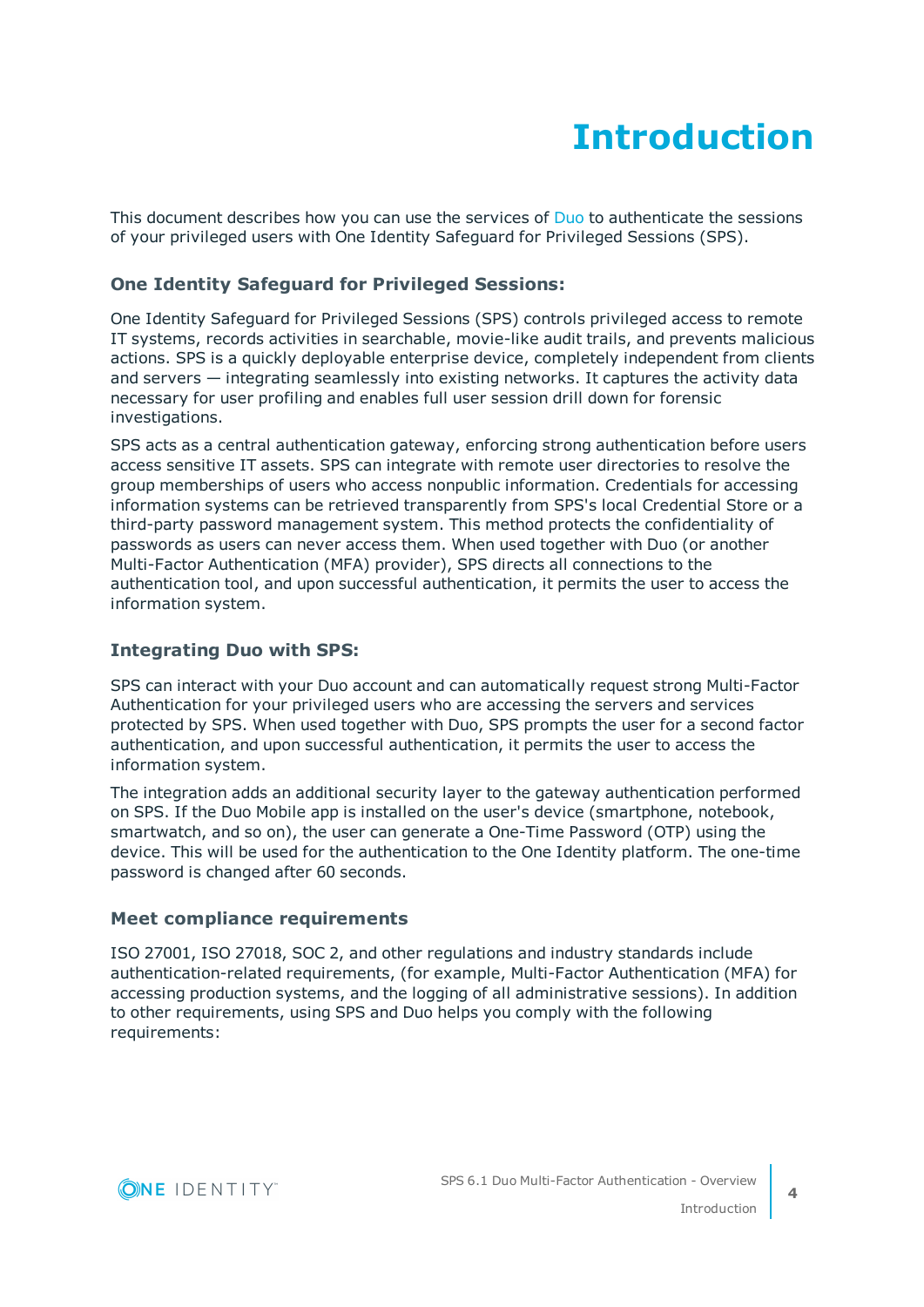- PCI DSS 8.3: Secure all individual non-console administrative access and all remote access to the cardholder data environment (CDE) using MFA.
- PART 500.12 Multi-Factor Authentication: Covered entities are required to apply MFA for:
	- Each individual accessing the covered entity's internal systems.
	- Authorized access to database servers that allow access to nonpublic information.
	- Third parties accessing nonpublic information.
- NIST 800-53 IA-2, Identification and Authentication, network access to privileged accounts: The information system implements MFA for network access to privileged accounts.

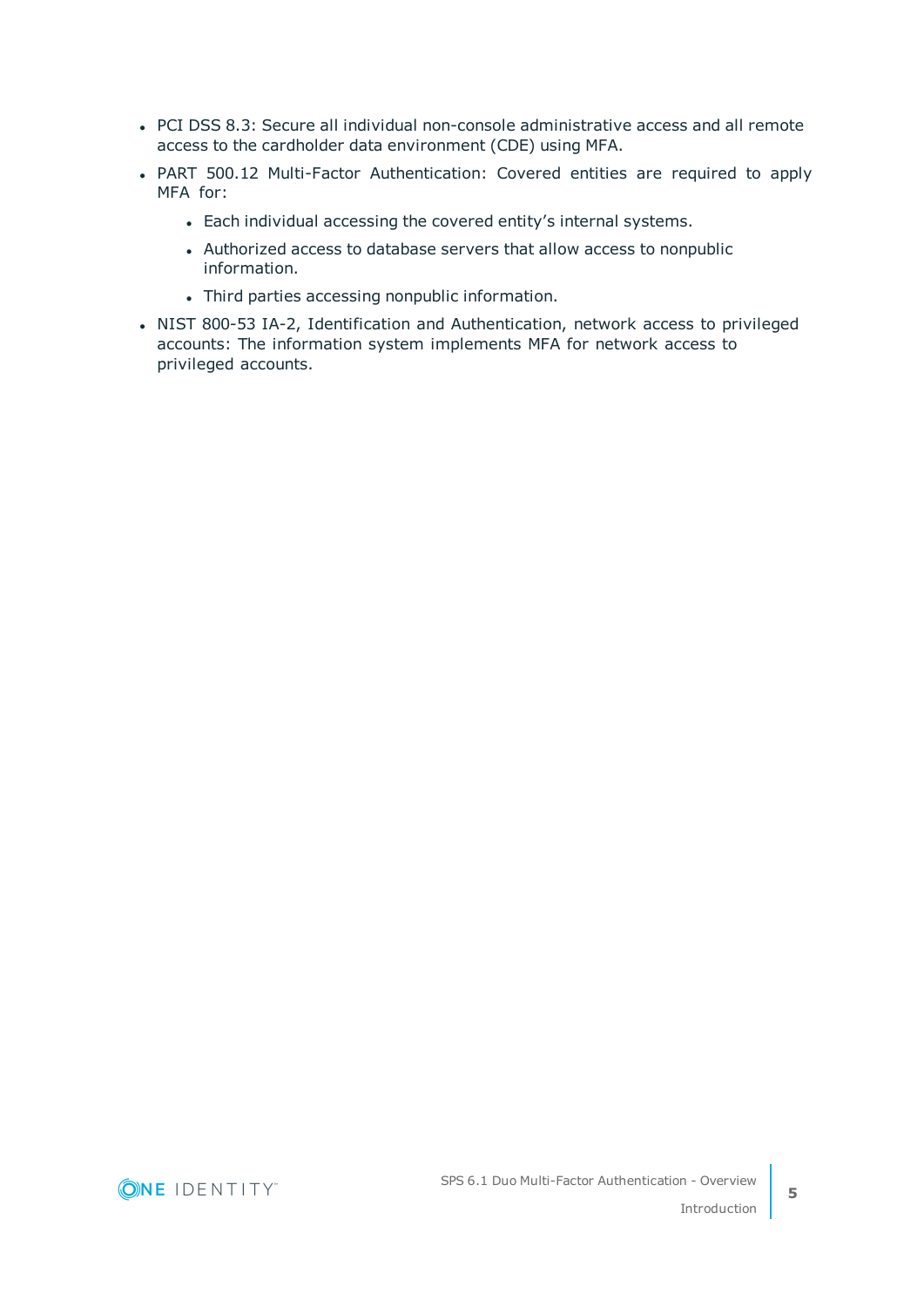# <span id="page-5-0"></span>**How SPS and Duo work together in detail**



1. A user attempts to log in to a protected server.

### 2. **Gateway authentication on SPS**

SPS receives the connection request and authenticates the user. SPS can authenticate the user to a number of external user directories, (for example, LDAP, Microsoft Active Directory, or RADIUS). This authentication is the first factor.

#### 3. **Check if the user is exempt from multi-factor authentication**

You can configure SPS using whitelists and blacklists to selectively require multifactor authentication for your users, (for example, to create break-glass access for specific users).

- If multi-factor authentication is not required, the user can start working, while SPS records the user's activities. The procedure ends here.
- If multi-factor authentication is required, SPS continues the procedure with the next step.

For details on creating exemption lists, see [WHITELIST].

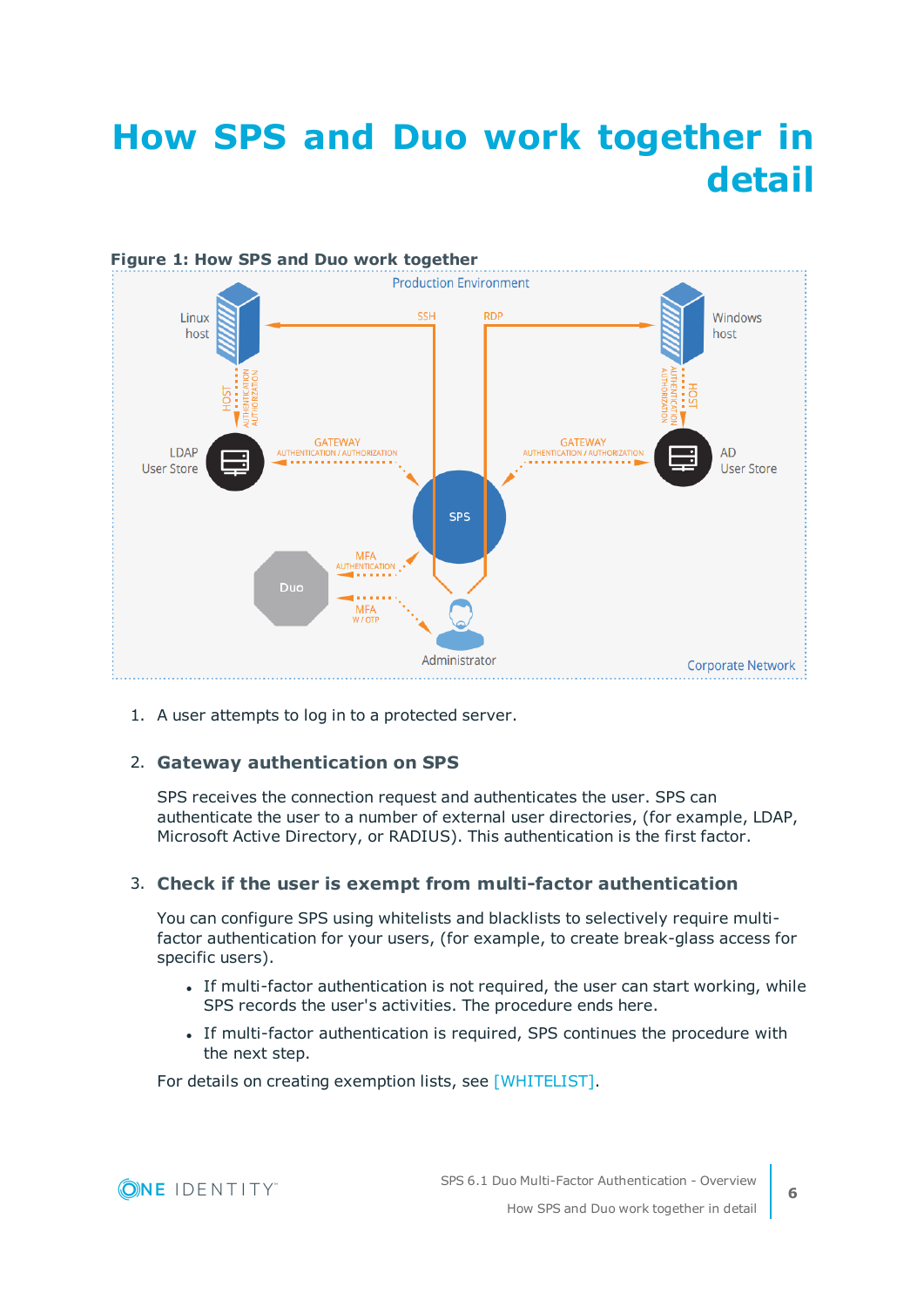#### 4. **Determining the Duo username**

If the gateway usernames are different from the Duo usernames, you must configure the SPS RADIUS plugin to map the gateway usernames to the Duo usernames. The mapping can be as simple as appending a domain name to the gateway username, or you can query an LDAP or Microsoft Active Directory server. For details, see [USERMAPPING].

### 5. **Outband authentication on Duo**

If gateway authentication is successful, SPS connects the Duo server to check which authentication factors are available for the user. Then SPS requests the second authentication factor from the user.

- For OTP-like authentication factors, SPS requests the OTP from the user, and sends it to the Duo server for verification.
- For the Duo push notification factor, SPS asks the Duo server to check if the user successfully authenticated on the Duo server.
- 6. If multi-factor authentication is successful, the user can start working, while SPS records the user's activities. (Optionally, SPS can retrieve credentials from a local or external Credential Store or password vault, and perform authentication on the server with credentials that are not known to the user.)
- 7. If the user opens a new session within a short period, they can do so without having to perform multi-factor authentication again. After this configurable grace period expires, the user must perform multi-factor authentication to open the next session. For details, see [authentication\_cache].

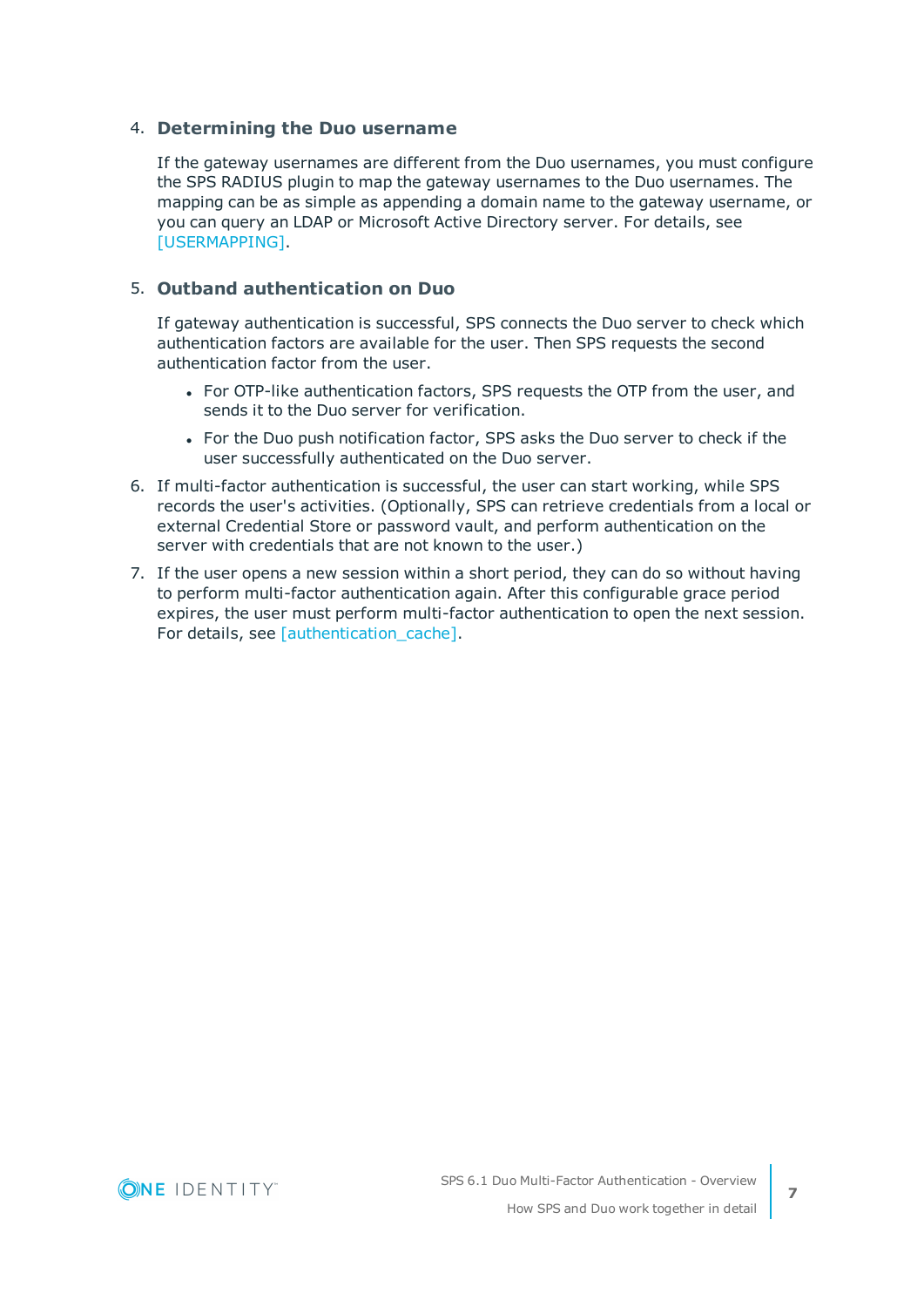# **Technical requirements**

<span id="page-7-0"></span>In order to successfully connect SPS with RADIUS server, you need the following components.

#### **In Duo:**

- A valid Duo subscription that permits multi-factor authentication.
- Your users must be enrolled in Duo and their access must be activated.
- The users must install the Duo Mobile app.

#### **In SPS:**

- A One Identity Safeguard for Privileged Sessions appliance (virtual or physical), at least version 5 F11.
- A copy of the SPS Duo Multi-Factor Authentication plugin. This plugin is an Authentication and Authorization (AA) plugin customized to work with the Duo multifactor authentication service.
- SPS must be able to access the Internet (at least the API services). Since Duo is a cloud-based service provider, SPS must be able to access its web services to authorize the user.

The connection also requires the ikey, skey, and host parameters.

- 1. Log on to the Duo [Admin](https://admin.duosecurity.com/) Panel interface and navigate to **Applications**.
- 2. Click **Protect an Application** and locate **Web SDK** in the applications list.
- 3. Click **Protect this Application** to get your **integration key** (ikey), **secret key**, (skey), and **API hostname** (host). For details, see Getting [Started](https://duo.com/docs/getting_started) with Duo [Security](https://duo.com/docs/getting_started).
- SPS supports AA plugins in the RDP, SSH, and Telnet protocols.
- **.** In RDP, using an AA plugin together with Network Level Authentication in a Connection Policy has the same limitations as using Network Level Authentication without domain membership. For details, see "Network Level [Authentication](https://support.oneidentity.com/technical-documents/safeguard-for-privileged-sessions/6.1.0/administration-guide/rdp-specific-settings/network-level-authentication-nla-with-one-identity-safeguard-for-privileged-sessions-sps/network-level-authentication-without-domain-membership/) without domain membership" in the [Administration](https://support.oneidentity.com/technical-documents/safeguard-for-privileged-sessions/6.1.0/administration-guide/rdp-specific-settings/network-level-authentication-nla-with-one-identity-safeguard-for-privileged-sessions-sps/network-level-authentication-without-domain-membership/) Guide.
- <sup>l</sup> In RDP, using an **AA plugin** requires TLS-encrypted RDP connections. For details, see "Enabling [TLS-encryption](https://support.oneidentity.com/technical-documents/safeguard-for-privileged-sessions/6.1.0/administration-guide/rdp-specific-settings/enabling-tls-encryption-for-rdp-connections/) for RDP connections" in the Administration Guide.

#### **Availability and support of the plugin**

The SPS Duo Multi-Factor Authentication plugin is available for download as-is, free of charge to every SPS customer from the Duo Multi-Factor [Authentication](https://github.com/OneIdentity/safeguard-sessions-plugin-duo-mfa) plugin for [Safeguard](https://github.com/OneIdentity/safeguard-sessions-plugin-duo-mfa) for Privileged Sessions page. In case you need any customizations or additional features, contact our Support Team.

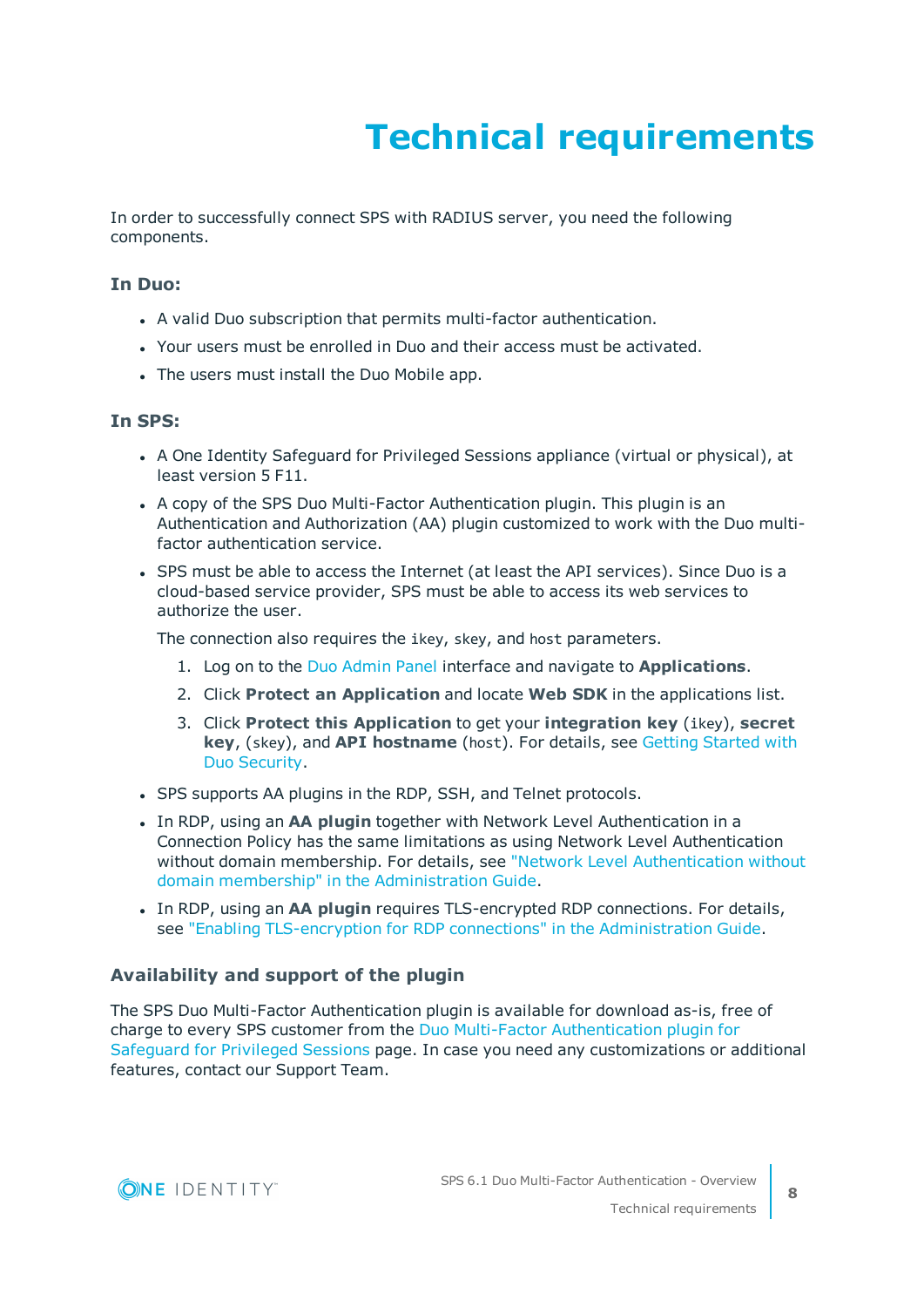### **A** CAUTION:

**Using custom plugins in SPS is recommended only if you are familiar with both Python and SPS. Product support applies only to SPS: that is, until the entry point of the Python code and passing the specified arguments to the Python code. One Identity is not responsible for the quality, resource requirements, or any bugs in the Python code, nor any crashes, service outages, or any other damage caused by the improper use of this feature, unless explicitly stated in a contract with One Identity. If you want to create a custom plugin, contact our Support Team for details and instructions.**